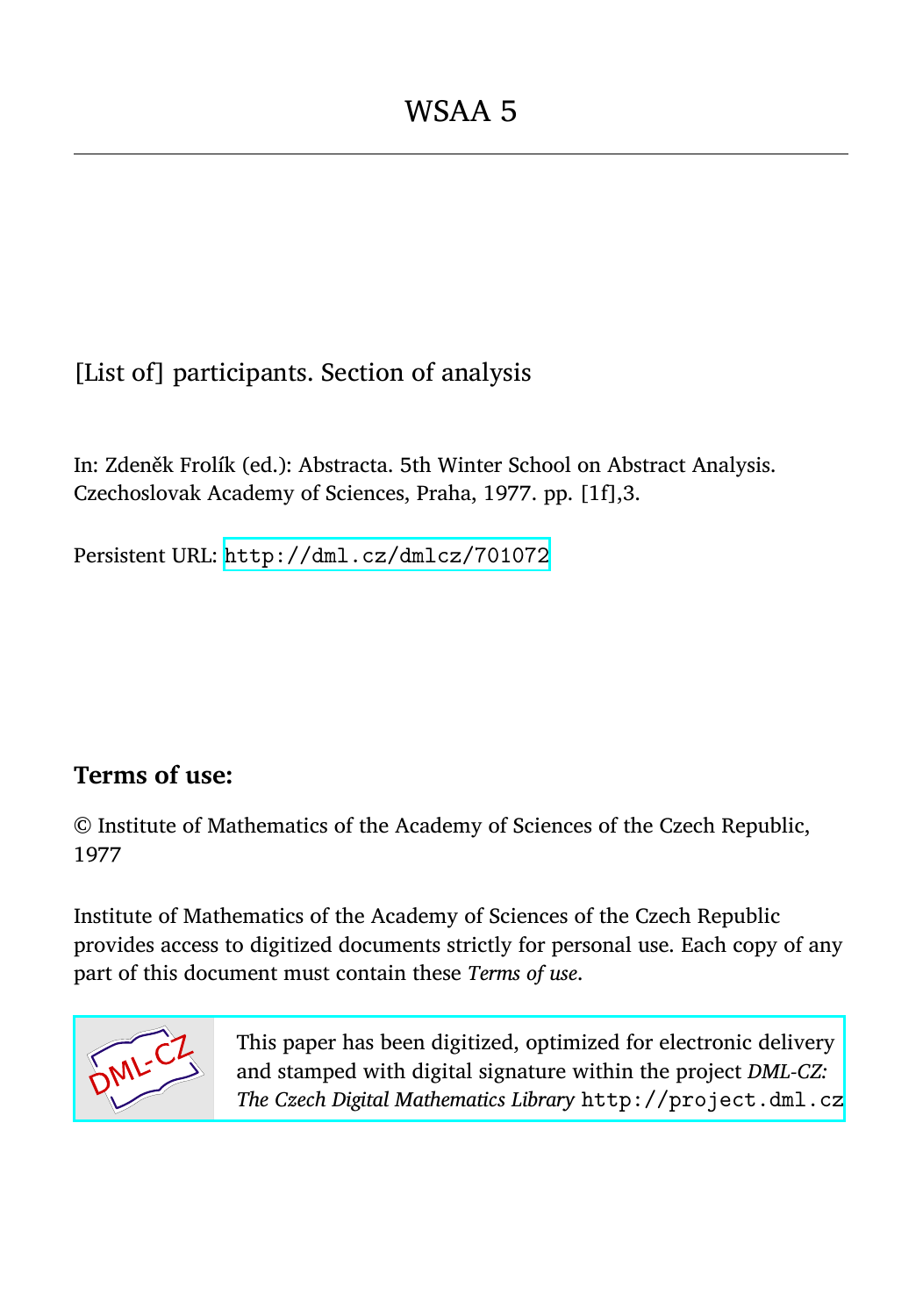FIFTH WINTER SCHOOL ON ABSTRACT ANALYSIS (ŠTEFANOVÁ) Section of analysis: January 29 - February 5,1977

## Participants:

- T. Byczkowski, IM TU Wroclaw
- J.P.R. Christensen, IM Kobenhavn Univ.
- I. Dohrakov, MÚ SAV Bratislava
- M. Duchon, MÚ SAV Bratislava
- J. Durdil, Univ. Praha
- J. Farková, MÚ SAV Bratislava
- J. Plaschmeyer, Univ. Greifswald
- Z. Frolík, MÚ ČSAV Praha
- E. Grzegorek, IM PAN Wroclaw
- P. Holický, Univ. Praha
- R. Huff, MI Univ. Erlangen-Nürnberg
- A. Iwanik, IM TU Wroclaw
- J. Jelínek, Univ. Praha
- K. John, MÚ ČSAV Praha
- H. Junek, PH Potsdam
- P.S. Kenderov, IM Sofia
- J. Kostra, MÚ SAV Bratislava
- R. Kotecký, MÚ ČSAV Praha
- Z. Lipecki, IM PAN Wroclaw
- P. Mach, Bratislava
- P. Mankiewicz, IM PAH Warszawa
- R. Mesiar, Bratislava
- L. Mišik, MÚ SAV Bratislava
- V. Müller, MŰ ČSAV Praha